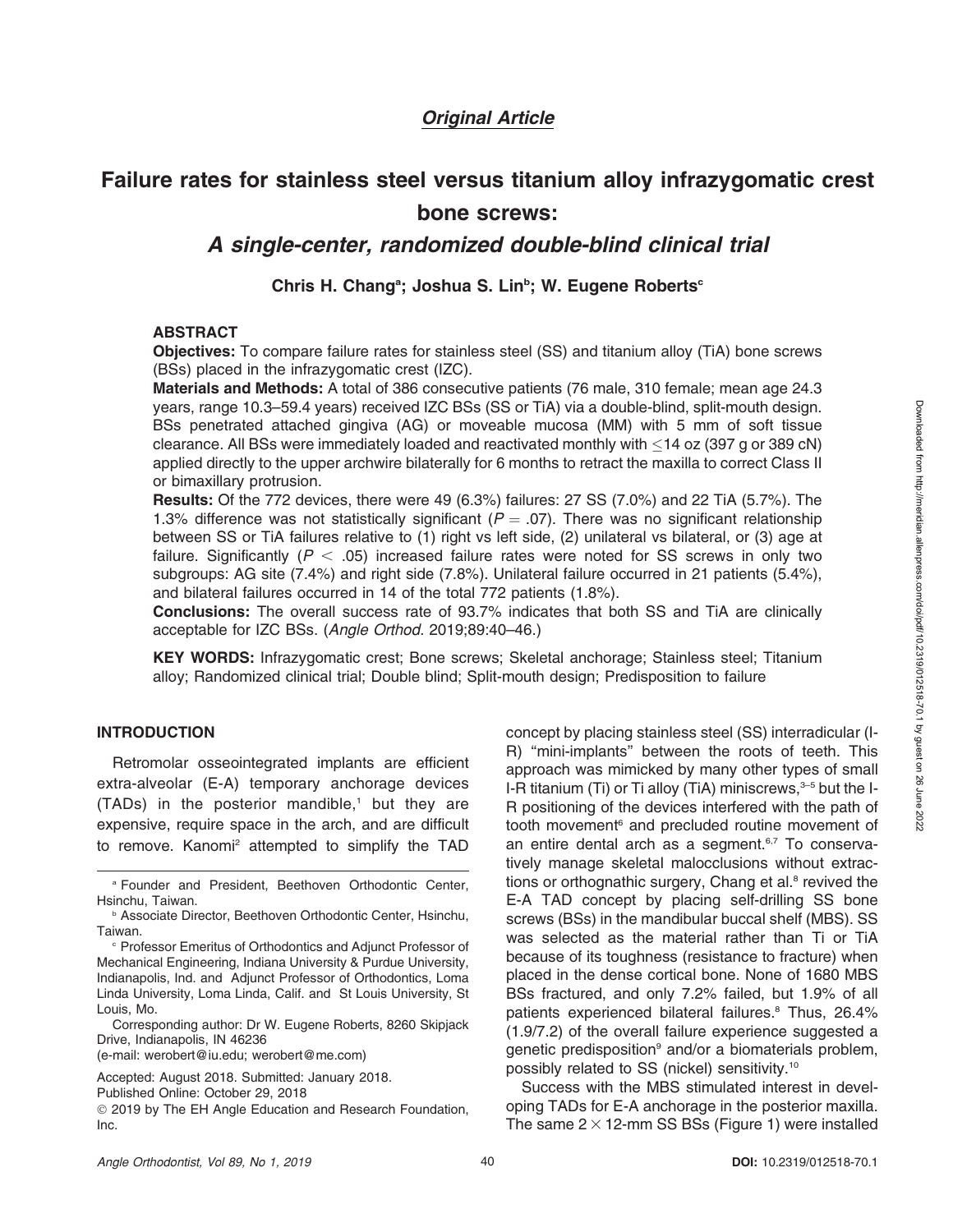

Figure 1. Bone screw specifications (SS or TiA).

at the base of the infrazygomatic crest (IZC; Figure 2), with a rotating screwdriver method (Figure 3).<sup>11-13</sup> This unique surgical approach resulted in a TAD buccal to the roots of the maxillary molars, which was capable of providing extra-radicular (E-R) anchorage for retraction of individual maxillary teeth or the entire upper arch (Figure 4). Maxillary bone is less dense (Figures 3 and 4) than in the mandible, $8$  so the strength of SS may not be necessary for the posterior maxilla. It was hypothesized that TiA has adequate strength for the IZC, and the absence of nickel<sup>10</sup> would result in a lower failure rate compared with SS, particularly for patients predisposed to failure. Therefore, the current research objectives were to assess unilateral and bilateral failure rates relative to (1) material (SS or TiA), (2) side of placement (right vs left), and (3) type of soft tissue at the site (ie, attached gingiva [AG] vs movable mucosa [MM]).

#### MATERIALS AND METHODS

This clinical research project was approved by the Indiana University Institutional Review Board (approval No. 1607517021) to compare identical BSs made of SS and TiA (Figure 1). A sample of 386 consecutive patients requiring bilateral IZC anchorage to retract the maxillary teeth agreed to participate. A total of 772 consecutive  $2 \times 12$ -mm OrthoBoneScrew TADs (Newton's A Ltd, Hsinchu City, Taiwan) were placed bilaterally in the IZCs of 76 males and 310 females, with a mean age of 24.3 years and a range of 10.3– 59.4 years. According to a randomized split-mouth design (Figure 5), half of the IZC BSs (386) were made of 316LVM surgical SS, and the other half were composed of Ti6Al4V TiA. Pairs of SS and TiA screws were coded for the right and left sides and arranged in an alternating order, to ensure that equal numbers of each type were tested on the right and left sides in a uniform manner.

All screws were placed buccal to the roots of the maxillary molars (Figure 4) by the same clinician who had placed  $>1000$  IZC BSs with a well-established, multicenter clinical procedure.11–16 After achieving local



Figure 2. (a) An IZC bone screw (gold) is placed inferior to the zygomatic process relative to the second deciduous molar (E), first molar (6), and second molar (7). (b) Occlusal view of the maxilla shows the preferred site for an IZC BS (red dotted circle).

anesthesia, a sharp dental explorer was sounded through the soft tissue to mark the desired skeletal site, which is independent of the mucogingival junction (Figure 6). The type of soft tissue penetrated by the screw tip was scored as either AG or MM. The selfdrilling BS (Figure 1) was oriented perpendicular to the buccal plate, and the screwdriver was turned clockwise to penetrate the approximately 1-mm-thick cortical plate (Figure 3a). As the screw penetrated the cortical plate (Figure 3b), the screwdriver was gradually rotated inferiorly about  $60-70^\circ$  to achieve a final insertion position buccal to the roots of the molars (Figure 3c). The final position of the screw head was about 5 mm superior to the soft tissue (Figure 6a), which was at about the level of the gingival crest or hooks of the buccal tubes as viewed from the buccal (Figure 6b).

For the present study, the maxillary teeth of each patient were retracted (Figures 7a–d). All BSs were immediately loaded and reactivated every 4 weeks with prestretched power chains,<sup>17</sup> within the well-established force range for IZC BSs under routine conditions: 8-14 oz (227-397 g or 223-389 cN).<sup>11-16</sup> As previously defined,<sup>11–16</sup> the treatment force varied within the prescribed range according to the clinician's perception of bone density at the time of BS placement and the specific biomechanics required.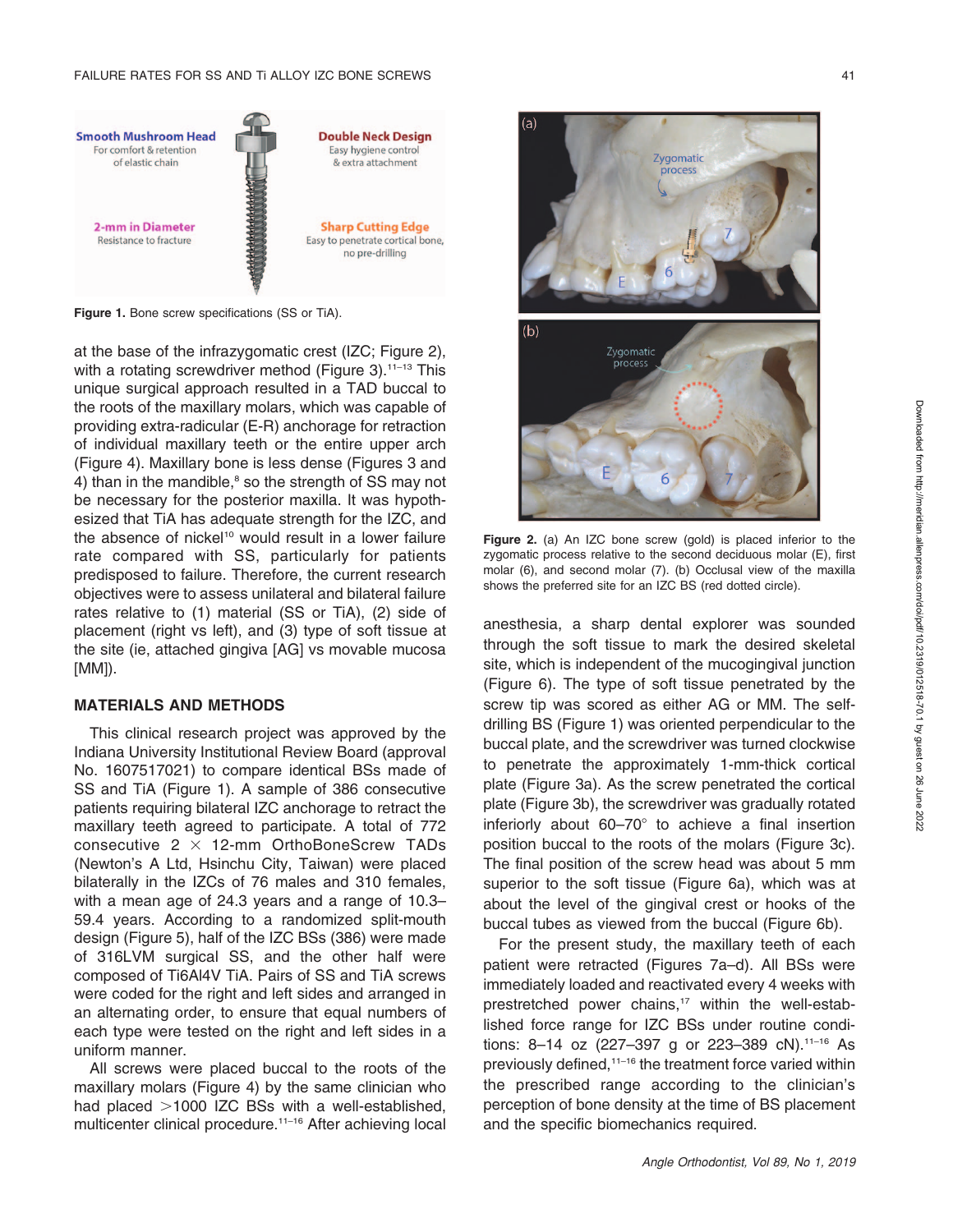

Figure 3. (a) Orientation of the BS at the start of the installation procedure. (b) Penetration of the approximately 1-mm bone plate on the buccal surface. (c) Change in orientation in the frontal plane as the BS is rotated to place.

All IZC BSs in this study were used as anchorage to retract the entire maxillary arch for at least 6 months (Figure 7c) to achieve a Class I occlusion (Figure 7d).<sup>12–16</sup> According to a double-blind design, neither the patient, clinician, nor staff member was aware of the composition of any of the TADs until the code was broken at the end of the study. Once decoded, the TADs were sorted into four groups of 193 IZC BSs each: left SS, left Ti, right SS, and right Ti. Failure rates were calculated for each group and subgroup and tested for statistical significance with the chi-square test.

#### RESULTS

Table 1 shows the overall failure incidence divided into SS and TiA groups vs age, sex, and clinical characteristics. A total of 49 of 772 (6.3%) BSs failed within 6 months. The distribution for materials ( $n = 386$ ) each) was 27 SS (7.0%) and 22 TiA (5.7%; Tables 1 and 2); the difference of 1.3% was not statistically significant ( $P = .07$ ; Figure 8). Collectively, there was no significant difference at the  $P < .05$  probability level between SS and TiA for any of the following: (1) right (6.5%) vs left (6.2%) side, (2) unilateral (21 patients, 5.4%) vs bilateral (14 patients, 1.8% of 772 patients), or (3) age. The 35 patients experiencing failure had a mean age of 24.2 years (range 12.2–43.3 years) compared with the mean age of 24.3 years (range 10.3–59.4 years) for all subjects in the sample. The only significant differences in failure rates ( $P < .05$ ) were SS in AG (7.4%) vs TiA in AG (5.1%), and SS on the right side (7.8%) vs TiA on the right side (5.2%; Table 2; Figure 9).

#### **DISCUSSION**

I-R miniscrews made of TiA have relatively high failure rates, so the data have often been reported as ''success rates'' from 57%–95%, with an average of about 84%.18–21 The most common E-R TADs are made of SS, and they are used as anchorage in the MBS and IZC regions to treat a broad variety of malocclusions.8,11–16 Most studies of I-R miniscrews had a higher failure rate in the mandible (19.3%) than in the maxilla  $(12.0\%)$ .<sup>18–21</sup> In comparison, there was no significant difference between the failure rates for E-A BSs: 7.2% for MBS BSs in the posterior mandible<sup>8</sup> compared with 7.0% for IZC BSs in the posterior maxilla (Figure 8).

Predisposition to failure<sup>8</sup> appears to affect all types of nonintegrated TADs. Uesugi et al.<sup>21</sup> reported that the primary success rate for the initial insertion of I-R miniscrews was 80.4% (maxilla 82.6%, mandible 71.0%), but the secondary insertion success was only 44.2% (maxilla 46.6%, mandible 36.8%). These data support a predisposition to failure, particularly in the mandible, but the data are not directly comparable to E-A TADs because neither bilateral nor multiple failures were reported. Although E-A TADs had a much higher success rate  $(>92%)$ , and there was little difference between the maxilla and mandible, predis-



Figure 4. (a) The completed installation procedure as illustrated in Figure 2. (b) The TAD is buccal to the roots of the maxillary molars. (c) A transverse cross section of the maxilla distinguishes between an extra-radicular vs interradicular insertion of a TAD. See text for details.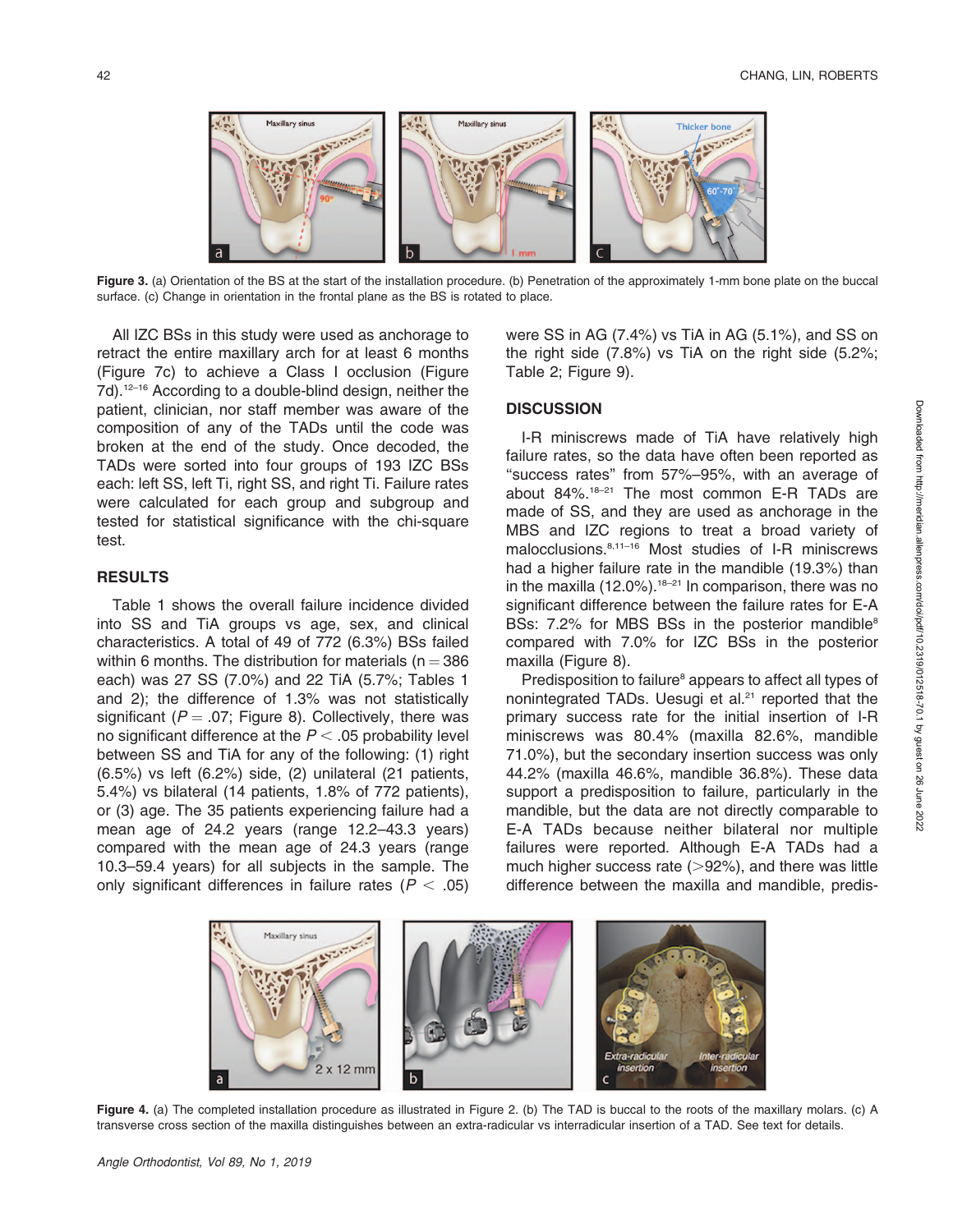

Figure 5. Flow chart for the randomized clinical trial.

position to failure persists as evidenced by bilateral failures of  $1.9\%$  in the MBS $^8$  and  $3.6\%$  for the IZC (present study). In the absence of a significant materials effect (present study), predisposition to failure appears to be predominantly genetic, which is similar to fracture nonunions<sup>9</sup> and external apical root resorption.22 This potential complication is an important consideration for informed consent because alternate treatment methods may be desirable: extractions, headgear, and/or orthognathic surgery.

#### IZC Screw Failure

In several case reports, $12-16$  IZC screws were used as anchorage for retraction of the entire maxilla to correct Class II malocclusion and/or bimaxillary protrusion. Failure was defined as the inability of an IZC BS to serve as adequate anchorage to accomplish the intended orthodontic purpose for 6 months. This



Figure 6. (a) About 5 mm of clearance from the head of the BS to the soft tissue surface is needed for effective hygiene. The mucogingival junction separates the AG from the MM. (b) An IZC bone screw anchors an elastomeric chain that is attached to the archwire mesial to the maxillary canine bracket.



Figure 7. (a) 0M: Left buccal view of a severe Class II malocclusion at the start of treatment. The canine discrepancy is marked with vertical lines. (b) 11M: Initiation of maxillary retraction with IZC anchorage. (c) 15M: Progress after 4 months of maxillary retraction. (d) 20M: Class I occlusion is achieved after 9 months of maxillary retraction.

interval was the minimal anchorage requirement to retract the maxilla in the present sample. Additional study is indicated to determine the long-term failure rate relative to the overall anchorage needs for specific patients (Figure 7). Movement of an IZC BS within bone23,24 was not considered a failure if the device continued to provide the anchorage intended. TAD failures may include screw fracture, mobility, uncontrollable soft tissue inflammation, and/or host factors (pain or root damage). In this study, the only type of TAD failure was a loose (mobile) screw that exfoliated or was deemed too loose to provide effective anchorage.

#### SS vs TiA

SS has long been the material of choice for orthopedic applications requiring sharp self-drilling screws that are tough (resistant to fracture). In vivo comparison of SS and TiA (Ti) for nonintegrated TADs revealed there were no significant differences in the bone response.<sup>25,26</sup> To avoid BS fractures, SS continues to be the preferred material for the MBS.<sup>8,23</sup> TiA



Figure 8. Overall failure rate (6.3%) is partitioned into SS (7.0%) and Ti (5.7%). The 1.3% difference between SS and Ti (TiA) was not significant  $(P = .07)$ .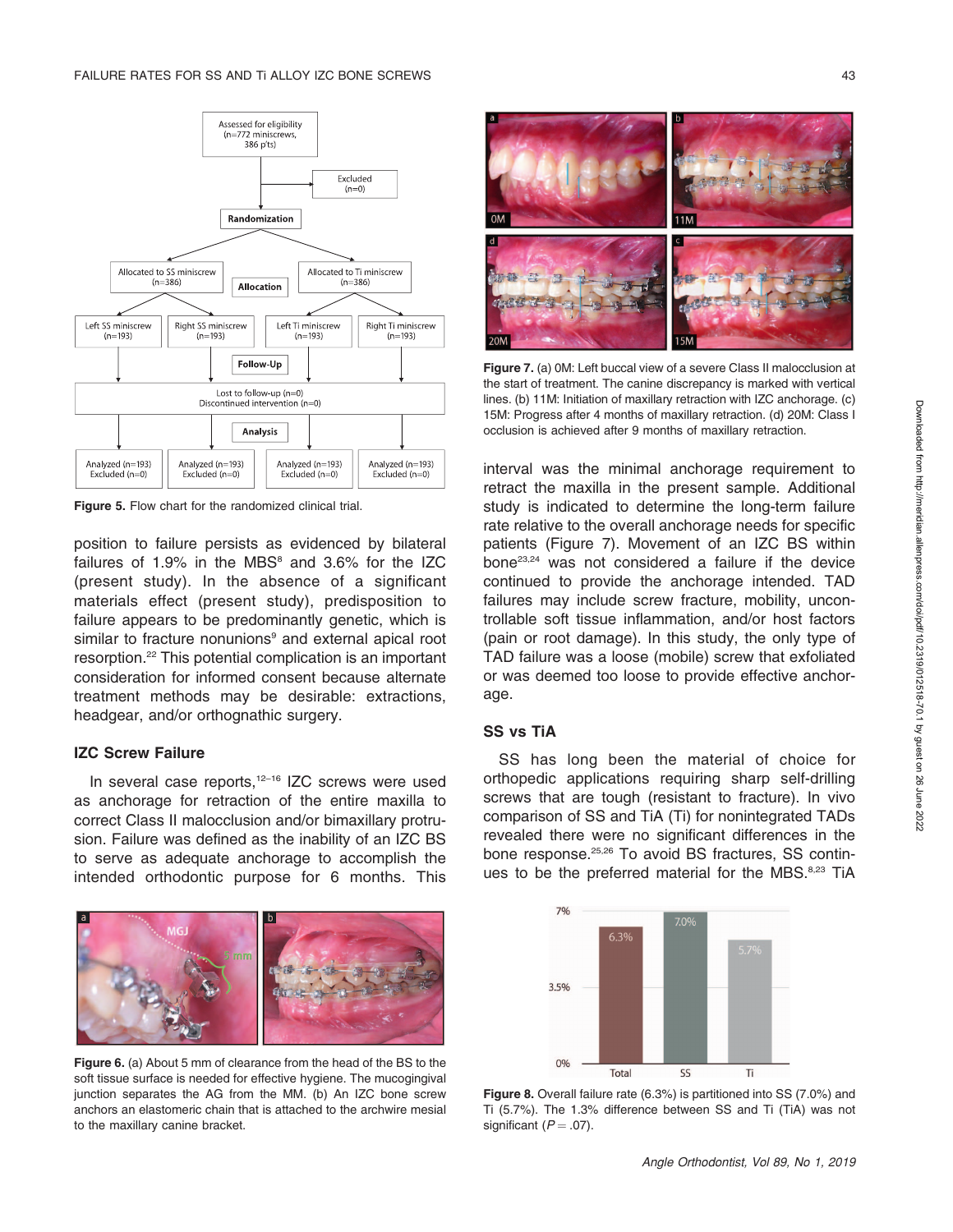|                          | Total                     |                   | SS                |                   | Ti Alloy          |                   |
|--------------------------|---------------------------|-------------------|-------------------|-------------------|-------------------|-------------------|
|                          |                           | Failure           |                   | Failure           |                   | Failure           |
|                          | $N = 772$                 | $n = 49$          | $n = 386$         | $n = 27$          | $n = 386$         | $n = 22$          |
| Age (mean, range)<br>Sex | 24.3 (10.3, 59.4)         | 24.2 (12.2, 43.3) | 24.3 (10.3, 59.4) | 23.6 (12.2, 39.1) | 24.3 (10.3, 59.4) | 24.9 (12.2, 43.3) |
| Male                     | 76 subjects<br>$n = 152$  | $n = 10$          | $n = 76$          | $n = 4$           | $n = 76$          | $n = 6$           |
| Female                   | 310 subjects<br>$n = 620$ | $n = 39$          | $n = 310$         | $n = 23$          | $n = 310$         | $n = 16$          |
| Mucosal type             |                           |                   |                   |                   |                   |                   |
| Right                    | 386                       | 25                | 193               | 15                | 193               | 10                |
| AG                       | 191                       | 12                | 92                | 7                 | 99                | 5                 |
| <b>MM</b>                | 195                       | 13                | 101               | 8                 | 94                | 5                 |
| Left                     | 386                       | 24                | 193               | 12                | 193               | 12                |
| AG                       | 194                       | 12                | 96                | $\overline{7}$    | 98                | 5                 |
| MM                       | 192                       | 12                | 97                | 5                 | 95                | 7                 |

Table 1. Baseline Characteristics of Patients: Sample Size and Number of Failures in the Stainless Steel (SS) and Titanium (Ti) Alloy Groups

may be an adequate material for the MBS, but a specific fracture study is needed. In comparison with SS, TiA offered a slightly lower failure rate in AG and on the right side (Figure 9). Small differences in materials and site-specific failure rates may seem trivial, but they are important data for perfecting manufacturing and surgical procedures. The overall success rates for E-A TADs made of both materials exceeded 92%, so either SS or TiA are suitable for most clinical applications.

Chang et al.<sup>8</sup> studied the role of soft tissue type (AG or MM) and sidedness on the failure of MBS BSs made of SS. There was no significant difference between AG and MM, but the overall failure rate was significantly greater on the left side (9.29%,  $P < .001$ ). That problem was attributed to increased difficulty in placing an MBS screw on the left side for a right-handed surgeon. For the IZC, there were more SS failures on the right (15) compared with the left (12) side, but TiA failures were greater on the left (12) compared with the right (10) side. These small differences were not clinically relevant. Relative to E-R TAD sites, both SS and TiA have a high success rate  $(>\!\!92\%)$ , but continued study of other materials, screw design, and surgical methods are indicated because each variable may be relevant to specific sites under different conditions.

#### Stability of TADs

In addition to a high failure rate, $18-21$  I-R TADs may interfere with the desired path of tooth movement. $6$  E-A TADs avoid these problems, so they have evolved into a superior anchorage mechanism for the conservative management of severe skeletal malocclusion.<sup>7,8,23</sup> However, the stability of nonintegrated TADs when loaded is problematic. In distinction to osseointegrated fixtures,<sup>27,28</sup> nonintegrated screws move relative to basal bone when used for orthodontic anchorage.<sup>23,24</sup> Bone labels for loaded TADs in monkeys (Melsen B. and Roberts WE., unpublished data) documented that firm, nonintegrated screws drifted within bone via a bone-modeling and remodeling mechanism similar to tooth movement.28 Remodeling of the cortical bone, supporting loaded 1.6-mm TiA screws, was much less compared with BSs with a larger diameter (3–3.5 mm).29 The latter are consistent with the dimensions of osseointegrated dental implants, which have a high remodeling rate  $(>300\%/y)$  and that may be related to flexure at the bone-screw interface as a functional shear plane.<sup>27,28</sup> Long-term osseointegration of prosthetic implants  $(>= 3$  mm in diameter) is based on the biomechanics of interface flexure due to a mismatch in the modulus of elasticity of Ti or TiA and cortical



Figure 9. Failure rates are shown for IZC bone screws placed in AG, MM, as well as on the right or left side. The only significant differences ( $P$  < .05) were for SS screws placed in AG and on the right side.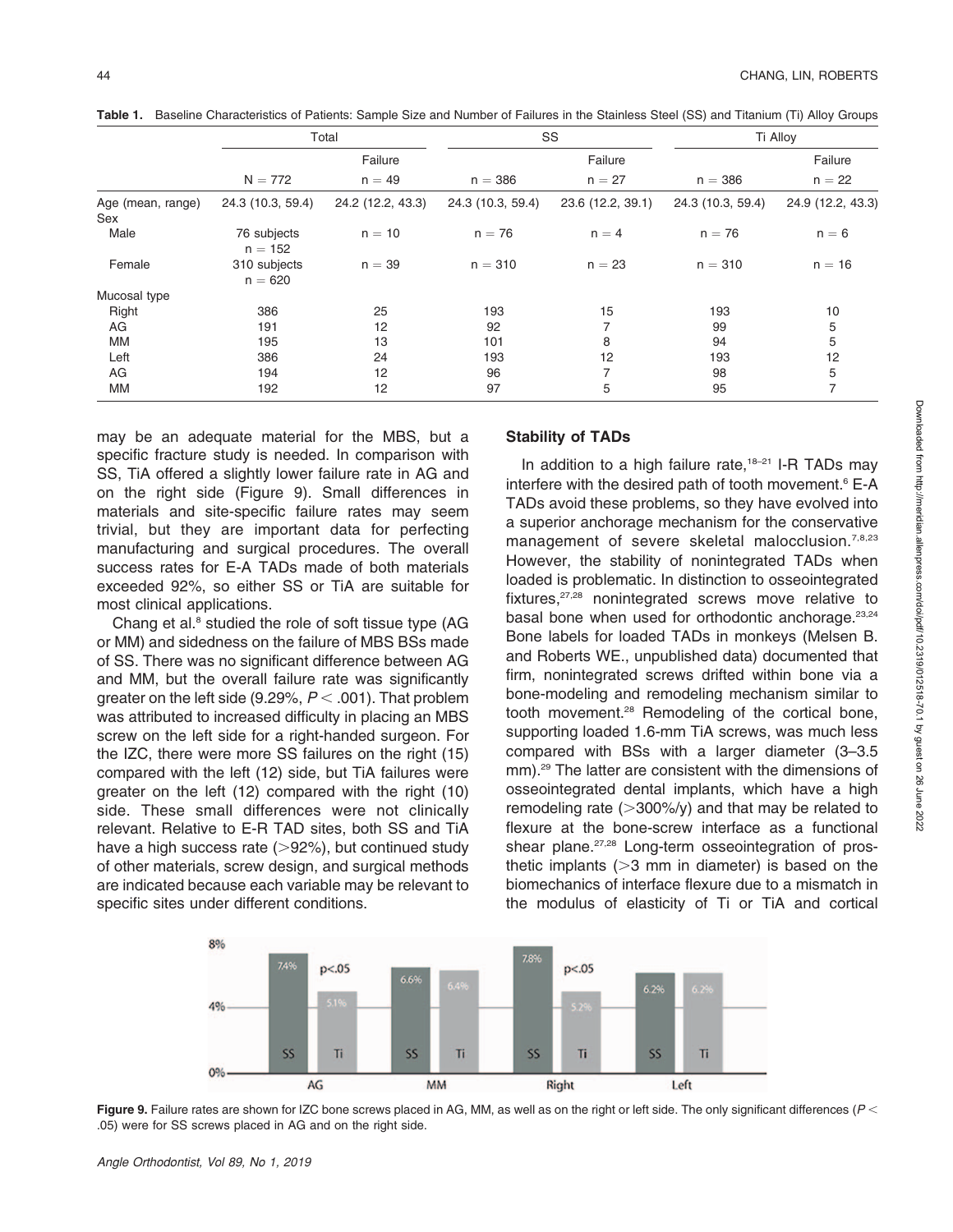Table 2. With a Split-Mouth Design, Failure Rates (%) per Group Are Given According to Mucosal Type: Attached Gingiva (AG), Moveable Mucosa (MM), Right Side (R't), and Left Side (L't)

| Failure<br>Rate $(\%)$ | AG (6.2) | MM (6.5) | R't (6.5) | L't $(6.2)$ |
|------------------------|----------|----------|-----------|-------------|
| SS (7.0)               | 7.4      | 6.6      | 7.8       | 6.2         |
| Ti (5.7)               | 5.1      | 6.4      | 5.2       | 6.2         |

bone.27,28 Additional research is needed to produce TADs  $<$ 3 mm in diameter that heal with a modest degree of osseointegration to resist movement within supporting bone but still be easily removed with a conservative procedure after treatment.

#### **CONCLUSIONS**

- Both SS and TiA are clinically acceptable materials for IZC BSs because the overall success rate was 93.7%.
- Compared with TiA, SS IZC BSs have an insignificantly ( $P = .07$ ) higher failure rate of 1.3%.
- SS screws placed in the AG and on the right side had a slight but significantly higher ( $P < .05$ ) failure rate compared with TiA.
- None of the 772 IZC BSs fractured or resulted in appreciable pain.

### ACKNOWLEDGMENT

Thanks to Dr. Rungsi Thavarungkul for the beautiful illustrations. Thanks to Mr. Paul Head for proofreading this article.

#### **REFERENCES**

- 1. Roberts WE, Nelson, CL, Goodacre, CJ. Rigid implant anchorage to close a mandibular first molar extraction site. J Clin Orthod. 1994;28:693–704.
- 2. Kanomi R. Mini-implant for orthodontic anchorage. J Clin Orthod. 1997;31:763–767.
- 3. Melsen B, Costa A. Immediate loading of implants used for orthodontic anchorage. Clin Orthod Res. 2000;3:23–28.
- 4. Park HS, Kwon TG. Sliding mechanics with microscrew implant anchorage. Angle Orthod. 2004;74:703–710.
- 5. Reynders RM. Low quality evidence on the stability of orthodontic mini-implants. Evid Based Dent. 2013;14:78–80.
- 6. Shih IY-H, Lin JJ-J, Roberts WE. Treatment of a Class III malocclusion with anterior crossbite and deepbite, utilizing infrazygomatic (IZC) bone screws as anchorage. Int J Orthod Implantol. 2015;40:2–14.
- 7. Roberts WE, Viecilli RF, Chang CH, Katona TR, Paydar NH. Biology of biomechanics: finite element analysis of a statically determinate system to rotate the occlusal plane for correction of a skeletal Class III open-bite malocclusion. Am J Orthod Dentofacial Orthop. 2015;148:943–955.
- 8. Chang C, Liu SS, Roberts WE. Primary failure rate for 1680 extra-alveolar mandibular buccal shelf mini-screws placed in movable mucosa or attached gingiva. Angle Orthod. 2015; 85:905–910.
- 9. Huang W, Zhang K, Zhu Y, Wang Z, Li Z, Zhang J. Genetic polymorphisms of NOS2 and predisposition to fracture nonunion: a case control study based on Han Chinese population. PLoS One. 2018;13:e0193673.
- 10. Basko-Plluska JL, Thyssen JP, Schalock PC. Cutaneous and systemic hypersensitivity reactions to metallic implants. Dermatitis. 2011;22:65–79.
- 11. Chang H-N, Hsiao H-Y, Tsai C-M, Roberts WE. Bone screw anchorage for pendulum appliances and other fixed mechanics applications. Semin Orthod. 2006;12:284–293.
- 12. Shih IH-Y, Liao JJ-L. Esthetic considerations in orthodontics treatment case report: bimaxillary protrusion with severe gummy smile. News Trends Orthod. 2009;15:42–47.
- 13. Chang H-W, Chang C, Roberts WE. Class II low angle case with bilateral first premolars crossbite. Int J Orthod Implantol. 2013;31:62–75.
- 14. Lin C, Wu Y, Chang CH, Roberts WE. Bimaxillary protrusion and gummy smile corrected with extractions, bone screws and crown lengthening. Int J Orthod Implantol. 2014;35:40– 60.
- 15. Hsu YL, Chang CH, Roberts WE. The 12 applications of OrthoBoneScrew® on impacted teeth. Int J Orthod Implantol. 2011;23:34–49.
- 16. Chang CH. Clinical applications of orthodontic bone screw in Beethoven Orthodontic Center. Int J Orthod Implantol. 2011; 23:50–51.
- 17. Kin KH, Chung CH, Choy K, Lee JS, Vanarsdall RL. Effects of prestretching on force degradation of synthetic elastomeric chains. Am J Orthod Dentofacial Orthop. 2005;128: 477–482.
- 18. Berens A, Wiechmann D, Dempf R. Mini- and micro-screws for temporary skeletal anchorage in orthodontic therapy. J Orofac Orthop. 2006;67:450–458.
- 19. Viwattanatipa N, Thanakitcharu S, Uttraravichien A, Pitiphat W. Survival analyses of surgical miniscrews as orthodontic anchorage. Am J Orthod Dentofacial Orthop. 2009;136:29– 36.
- 20. Schatzle M, Mannchen R, Zwahlen M, Lang NP. Survival and failure rates of orthodontic temporary anchorage devices: a systemic review. Clin Oral Implants Res. 2009; 20:1351–1359.
- 21. Uesugi S, Kokai S, Kanno Z, Ono T. Prognosis of primary and secondary insertions of orthodontic miniscrews: what we have learned from 500 implants? Am J Orthod Dentofacial Orthop. 2017;152:224–231.
- 22. Al-Qawasmi RA, Hartsfield JK Jr, Everett ET, et al. Genetic predisposition to external root resorption in orthodontic patients: linkage and association of the interleukin 1B gene. Am J Orthod Dentofac Orthop. 2003;123:242–252.
- 23. Lin JJ. 2 mm bone screw vs. MIA. Int J Orthod Implantol. 2008;9:1–5.
- 24. Liou EJ, Pai BC, Lin JC. Do miniscrews remain stationary under orthodontic forces? Am J Orthod Dentofacial Orthop. 2004;126:42–47.
- 25. Gritsch K, Laroche N, Bonnet JM. In vivo evaluation of immediately loaded stainless steel and titanium orthodontic screws in a growing bone. PLoS One. 2013;8:e76223.
- 26. Brown RN, Sexton BE, Gabriel Chu TM, et al. Comparison of stainless steel and titanium alloy orthodontic miniscrew implants: a mechanical and histologic analysis. Am J Orthod Dentofacial Orthop. 2014;145:496–504.
- 27. Chen J, Esterle M, Roberts WE. Mechanical response to functional loading around the threads of retromolar endo-